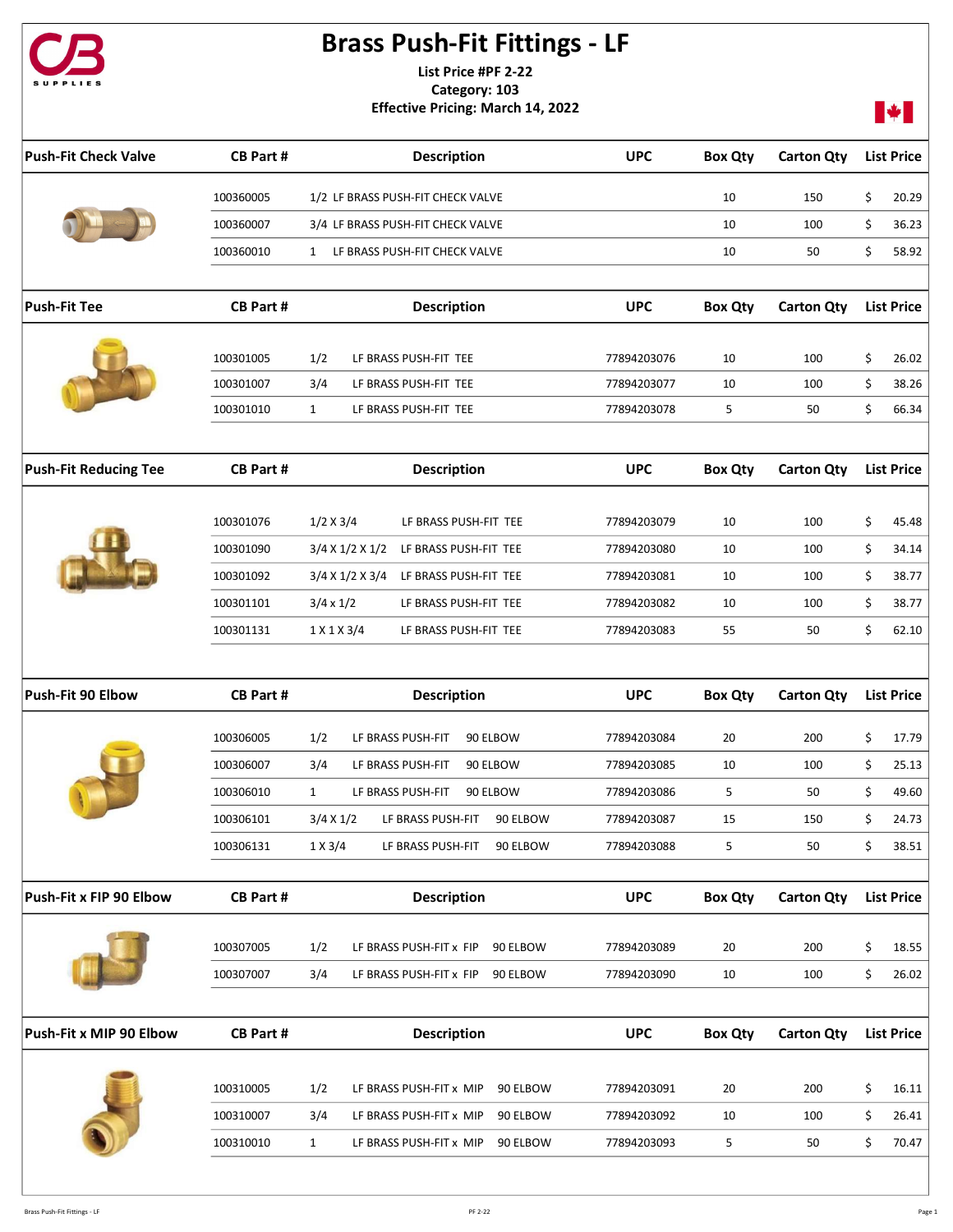| Push-Fit x FIP Drop Ear 90         | <b>CB Part#</b> | <b>Description</b>                                   | <b>UPC</b>  | <b>Box Qty</b> | <b>Carton Qty</b> | <b>List Price</b> |
|------------------------------------|-----------------|------------------------------------------------------|-------------|----------------|-------------------|-------------------|
|                                    | 100314005       | 1/2<br>LF BRASS PUSH-FIT x FIP DROP EAR 90 ELBOV     | 77894203094 | 10             | 100               | \$<br>22.80       |
| <b>Push-Fit Coupling with Stop</b> | <b>CB Part#</b> | <b>Description</b>                                   | <b>UPC</b>  | <b>Box Qty</b> | <b>Carton Qty</b> | <b>List Price</b> |
|                                    | 100329005       | 1/2<br>LF BRASS PUSH-FIT COUPLING WITH STOP          | 77894203095 | 20             | 200               | \$<br>12.88       |
|                                    | 100329007       | 3/4<br>LF BRASS PUSH-FIT COUPLING WITH STOP          | 77894203096 | 15             | 150               | \$<br>17.00       |
|                                    | 100329010       | $\mathbf{1}$<br>LF BRASS PUSH-FIT COUPLING WITH STOP | 77894203097 | 5              | 50                | \$<br>34.01       |
|                                    | 100329101       | 3/4 x 1/2 LF BRASS PUSH-FIT COUPLING                 | 77894203098 | 20             | 200               | \$<br>16.61       |
|                                    | 100329131       | $1 \times 3/4$<br>LF BRASS PUSH-FIT COUPLING         | 77894203099 | 10             | 100               | \$<br>31.69       |
|                                    |                 |                                                      |             |                |                   |                   |
| <b>Push-Fit Repair Coupling</b>    | <b>CB Part#</b> | <b>Description</b>                                   | <b>UPC</b>  | <b>Box Qty</b> | <b>Carton Qty</b> | <b>List Price</b> |
|                                    | 100330005       | 1/2<br>LF BRASS PUSH-FIT SLIP COUPLING               | 77894203100 | 10             | 100               | \$<br>44.46       |
|                                    | 100330007       | 3/4<br>LF BRASS PUSH-FIT SLIP COUPLING               | 77894203101 | 10             | 100               | \$<br>52.17       |
|                                    | 100330010       | $\mathbf{1}$<br>LF BRASS PUSH-FIT SLIP COUPLING      | 77894203102 | 5              | 50                | \$<br>109.23      |
| <b>Push-Fit x FIP Adapter</b>      | <b>CB Part#</b> | <b>Description</b>                                   | <b>UPC</b>  | <b>Box Qty</b> | <b>Carton Qty</b> | <b>List Price</b> |
|                                    | 100335005       | 1/2<br>LF BRASS PUSH-FIT x FIP ADAPTER               | 77894203103 | 20             | 200               | \$<br>12.24       |
|                                    | 100335007       | 3/4<br>LF BRASS PUSH-FIT x FIP ADAPTER               | 77894203104 | 10             | 100               | \$<br>18.55       |
|                                    | 100335010       | $\mathbf{1}$<br>LF BRASS PUSH-FIT x FIP ADAPTER      | 77894203105 | 10             | 100               | \$<br>30.02       |
|                                    | 100335076       | 1/2 X 3/4<br>LF BRASS PUSH-FIT x FIP ADAPTER         | 77894203106 | 20             | 200               | \$<br>18.43       |
|                                    | 100335101       | 3/4 X 1/2<br>LF BRASS PUSH-FIT x FIP ADAPTER         | 77894203107 | 20             | 200               | \$<br>21.89       |
|                                    | 100335104       | 3/4 X 1<br>LF BRASS PUSH-FIT x FIP ADAPTER           | 77894203108 | 10             | 100               | \$<br>34.52       |
|                                    | 100335131       | $1 \times 3/4$<br>LF BRASS PUSH-FIT x FIP ADAPTER    | 77894203109 | 10             | 100               | \$<br>36.72       |
|                                    |                 |                                                      |             |                |                   |                   |
| <b>Push-Fit x MIP Adapter</b>      | <b>CB Part#</b> | <b>Description</b>                                   | <b>UPC</b>  | <b>Box Qty</b> | <b>Carton Qty</b> | <b>List Price</b> |
|                                    | 100336005       | 1/2<br>LF BRASS PUSH-FIT x MIP ADAPTER               | 77894203110 | 20             | 200               | \$<br>12.11       |
|                                    | 100336007       | 3/4<br>LF BRASS PUSH-FIT x MIP ADAPTER               | 77894203111 | 10             | 100               | \$<br>17.65       |
|                                    | 100336010       | $\mathbf{1}$<br>LF BRASS PUSH-FIT x MIP ADAPTER      | 77894203112 | 10             | 100               | \$<br>31.82       |
|                                    | 100336076       | $1/2$ X 3/4<br>LF BRASS PUSH-FIT x MIP ADAPTER       | 77894203113 | 20             | 200               | \$<br>17.54       |
|                                    | 100336101       | $3/4 \times 1/2$<br>LF BRASS PUSH-FIT x MIP ADAPTER  | 77894203114 | 20             | 200               | \$<br>24.34       |
| <b>Push-Fit End Cap</b>            | <b>CB Part#</b> | <b>Description</b>                                   | <b>UPC</b>  | <b>Box Qty</b> | <b>Carton Qty</b> | <b>List Price</b> |
|                                    | 100347005       | 1/2<br>LF BRASS PUSH-FIT END CAP                     | 77894203115 | 30             | 300               | \$<br>8.12        |
|                                    | 100347007       | 3/4<br>LF BRASS PUSH-FIT END CAP                     | 77894203116 | 20             | 200               | \$<br>12.24       |
|                                    | 100347010       | $\mathbf{1}$<br>LF BRASS PUSH-FIT END CAP            | 77894203117 | 10             | 100               | \$<br>19.98       |
|                                    |                 |                                                      |             |                |                   |                   |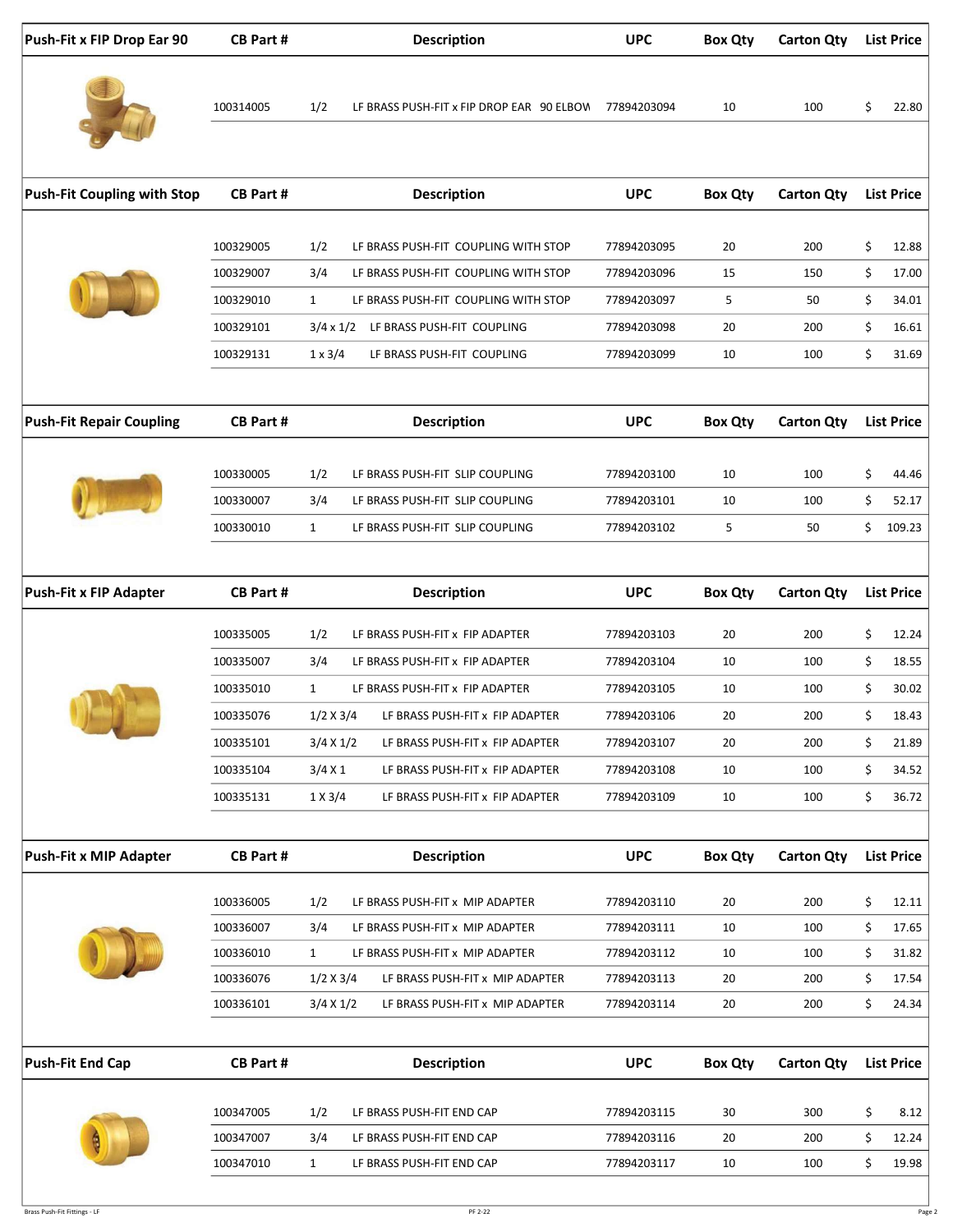| <b>Push-Fit Ball Valve</b>      | <b>CB Part#</b>        | <b>Description</b>                                                 | <b>UPC</b>                 | <b>Box Qty</b> | <b>Carton Qty</b> |          | <b>List Price</b> |
|---------------------------------|------------------------|--------------------------------------------------------------------|----------------------------|----------------|-------------------|----------|-------------------|
|                                 |                        |                                                                    |                            |                |                   |          |                   |
|                                 | 100391005              | 1/2<br>LF BRASS PUSH-FIT BALL VALVE                                | 77894203118                | 5              | 50                | \$       | 33.50             |
|                                 | 100391007              | 3/4<br>LF BRASS PUSH-FIT BALL VALVE                                | 77894203119                | 5              | 50                | \$       | 51.27             |
|                                 |                        |                                                                    |                            |                |                   |          |                   |
| <b>Straight Stop Ball Valve</b> | <b>CB Part#</b>        | <b>Description</b>                                                 | <b>UPC</b>                 | <b>Box Qty</b> | <b>Carton Qty</b> |          | <b>List Price</b> |
|                                 | 100393025              | 1/2 PUSH-FIT x 1/4 OD COMP STR STOP BALL VALVE - AB                | 77894203141                | 10             | 100               | \$       | 24.73             |
|                                 | 100393045              | 1/2 PUSH-FIT x 3/8 OD COMP STR STOP BALL VALVE - AB                | 77894203142                | 10             | 100               | \$       | 25.77             |
|                                 |                        |                                                                    |                            |                |                   |          |                   |
| <b>Angle Stop Ball Valve</b>    | <b>CB Part#</b>        | <b>Description</b>                                                 | <b>UPC</b>                 | <b>Box Qty</b> | <b>Carton Qty</b> |          | <b>List Price</b> |
|                                 | 100394025              | 1/2 PUSH-FIT x 1/4 OD COMP ANG STOP BALL VALVE - ABS Handle        | 77894203143                | 10             | 100               | \$       | 25.50             |
|                                 | 100394045              | 1/2 PUSH-FIT x 3/8 OD COMP ANG STOP BALL VALVE - ABS Handle        | 77894203144                | 10             | 100               | \$       | 26.52             |
|                                 |                        |                                                                    |                            |                |                   |          |                   |
| Push Fit Tee Stop Ball Valve    | <b>CB Part#</b>        | <b>Description</b>                                                 | <b>UPC</b>                 | <b>Box Qty</b> | <b>Carton Qty</b> |          | <b>List Price</b> |
|                                 | 100395550              | 1/2 P x 1/2 P x 1/4 OD COMP PUSH FIT STOP BALL VALVE - Zinc Handle | 77894203139                | 10             | 100               | \$       | 38.64             |
|                                 | 100395552              | 1/2 P x 1/2 P x 3/8 OD COMP PUSH FIT STOP BALL VALVE - Zinc Handle | 77894203140                | 10             | 100               | \$       | 41.61             |
|                                 | 100395770              | 3/4 P x 3/4 P x 1/4 OD COMP PUSH FIT STOP BALL VALVE - Zinc Handle | 77894203145                | 10             | 50                | \$       | 45.73             |
| <b>Removal Clip</b>             | <b>CB Part#</b>        | <b>Description</b>                                                 | <b>UPC</b>                 | <b>Box Qty</b> | <b>Carton Qty</b> |          | <b>List Price</b> |
|                                 |                        |                                                                    |                            |                |                   |          |                   |
|                                 | 100398005              | 1/2 REMOVAL CLIP                                                   | 77894203120                | 200            | 3000              | \$       | 1.29              |
|                                 | 100398007<br>100398010 | 3/4 REMOVAL CLIP<br>1 REMOVAL CLIP                                 | 77894203121<br>77894203122 | 100<br>50      | 2000<br>1000      | \$<br>\$ | 1.54<br>2.05      |
|                                 |                        |                                                                    |                            |                |                   |          |                   |
| <b>PEX Liners</b>               | <b>CB Part#</b>        | <b>Description</b>                                                 | <b>UPC</b>                 | <b>Box Qty</b> | <b>Carton Qty</b> |          | <b>List Price</b> |
|                                 | 100399005              | 1/2 PEX Liners                                                     | 77894203123                | 500            | 4000              | \$       | 1.29              |
|                                 | 100399007              | 3/4 PEX Liners                                                     | 77894203124                | 200            | 3000              | \$       | 1.80              |
|                                 | 100399010              | 1 PEX Liners                                                       | 77894203125                | 100            | 2000              | \$       | 2.05              |
|                                 |                        |                                                                    |                            |                |                   |          |                   |
| Water Heater Connector w/ Vlv   | <b>CB Part#</b>        | <b>Description</b>                                                 | <b>UPC</b>                 | <b>Box Qty</b> | <b>Carton Qty</b> |          | <b>List Price</b> |
|                                 | 10035505012            | 1/2" PUSH FIT BALL VALVE x 3/4" FIP x 12" WATER HEATER CONN.       | 77894203127                | $\mathbf{1}$   | 25                | \$       | 81.54             |
|                                 | 10035505018            | 1/2" PUSH FIT BALL VALVE x 3/4" FIP x 18" WATER HEATER CONN.       | 77894203128                | $\mathbf{1}$   | 25                | \$       | 84.89             |
| <b>CONTRACTOR</b>               | 10035505024            | 1/2" PUSH FIT BALL VALVE x 3/4" FIP x 24" WATER HEATER CONN.       | 77894203129                | $\mathbf{1}$   | 25                | \$       | 88.37             |
|                                 | 10035507012            | 3/4" PUSH FIT BALL VALVE x 3/4" FIP x 12" WATER HEATER CONN.       | 77894203130                | $\mathbf{1}$   | 25                | \$       | 88.88             |
|                                 | 10035507018            | 3/4" PUSH FIT BALL VALVE x 3/4" FIP x 18" WATER HEATER CONN.       | 77894203131                | $\mathbf{1}$   | 25                | \$       | 90.56             |
|                                 | 10035507024            | 3/4" PUSH FIT BALL VALVE x 3/4" FIP x 24" WATER HEATER CONN.       | 77894203132                | $\mathbf{1}$   | 25                | \$       | 95.59             |
|                                 |                        |                                                                    |                            |                |                   |          |                   |